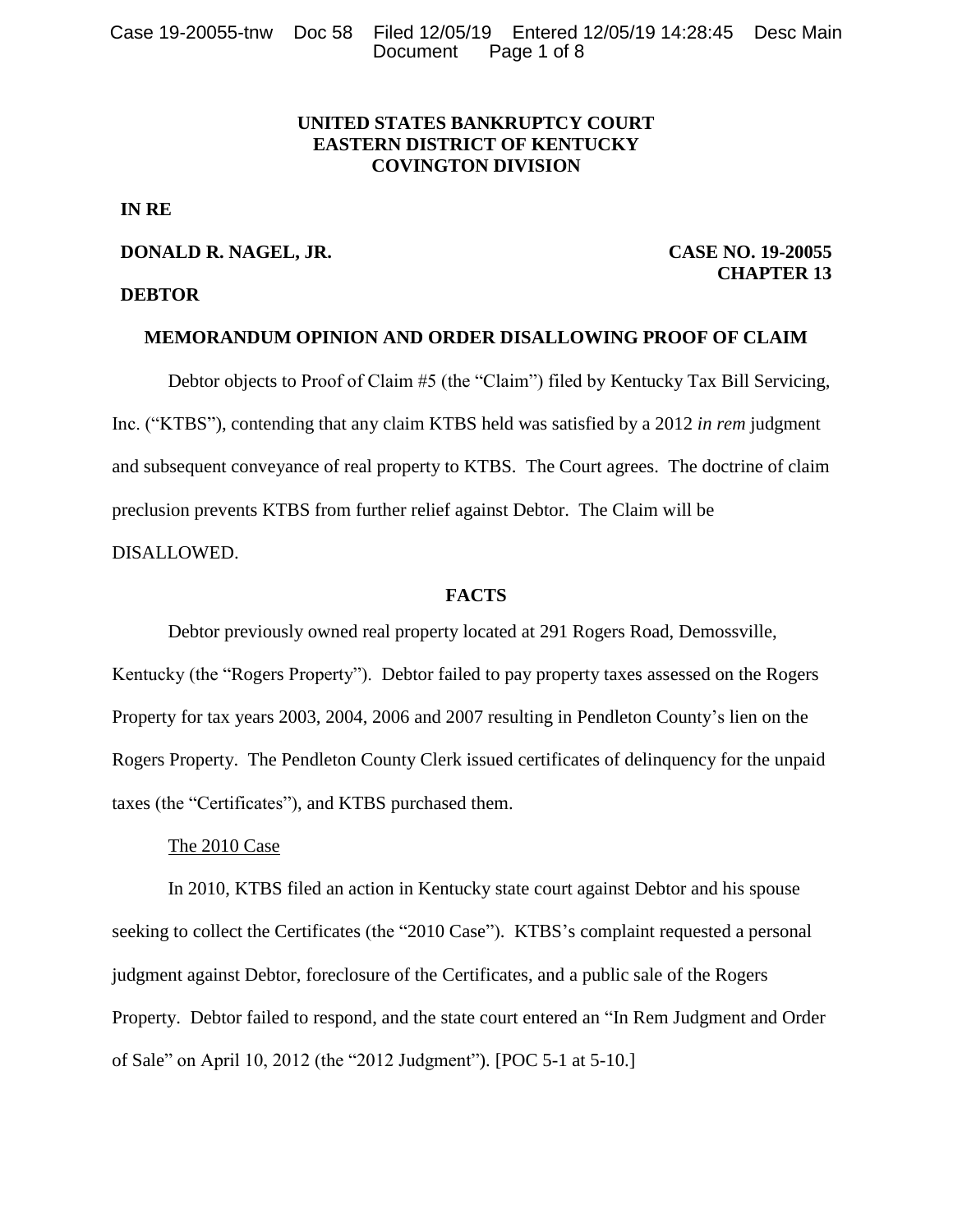## Case 19-20055-tnw Doc 58 Filed 12/05/19 Entered 12/05/19 14:28:45 Desc Main Page 2 of 8

The 2012 Judgment, which KTBS prepared, stated that KTBS shall recover "against the [Rogers Property] the sum of Eight Thousand Forty Dollars and Ninety-Eight Cents (\$8,040.98) together with interest at the statutory rate of 12% from March 1, 2012 until paid plus any continuing costs or attorney's fees and shall have a lien against the [Rogers Property] to secure said Judgment." [*Id*. at 7-8 ¶ 1.] The 2012 Judgment ordered the Master Commissioner to sell the Rogers Property and to pay the proceeds, in part, to cover "the full satisfaction of the liens for delinquent ad valorem taxes assessed against [the Rogers Property] including those of any third party purchaser of a tax lien against [the Rogers Property.]" [*Id*. at 8 ¶ 3.b.] The 2012 Judgment also stated: "It is adjudged that this is a final and appealable judgment and order of sale, and there is no reason for delay in its entry." [*Id*. at 10 ¶ 10.] Notwithstanding the complaint's request for a personal judgment against Debtor, the 2012 Judgment is silent as to Debtor's *in personam* liability. Nothing in the record suggests any party appealed from the 2012 Judgment.

The Master Commissioner offered the Rogers Property for sale on July 19, 2012, but received no bids. The Master Commissioner thus conveyed the Rogers Property to KTBS in accordance with Kentucky law.<sup>1</sup>

### The 2015 Case

 $\overline{a}$ 

In 2015, KTBS filed a second state court complaint for a personal judgment against Debtor and foreclosure of Debtor's current home at 9710 Kentucky Highway 467, Williamstown, Kentucky (the "Williamstown Property"). In 2016, Debtor was found to be in default, and the state court entered an *in personam* judgment against Debtor and ordered the sale of the Williamstown Property. Debtor "filed a motion to set aside the judgment and order of

<sup>1</sup> "If there is no purchaser at a foreclosure sale, the master commissioner shall make a deed to the person or persons shown by record to be the owner of the certificate or certificates of delinquency, and that person or persons shall have a pro rata interest in accordance with the amount of their respective certificates." KY. REV. STAT. § 134.546(5).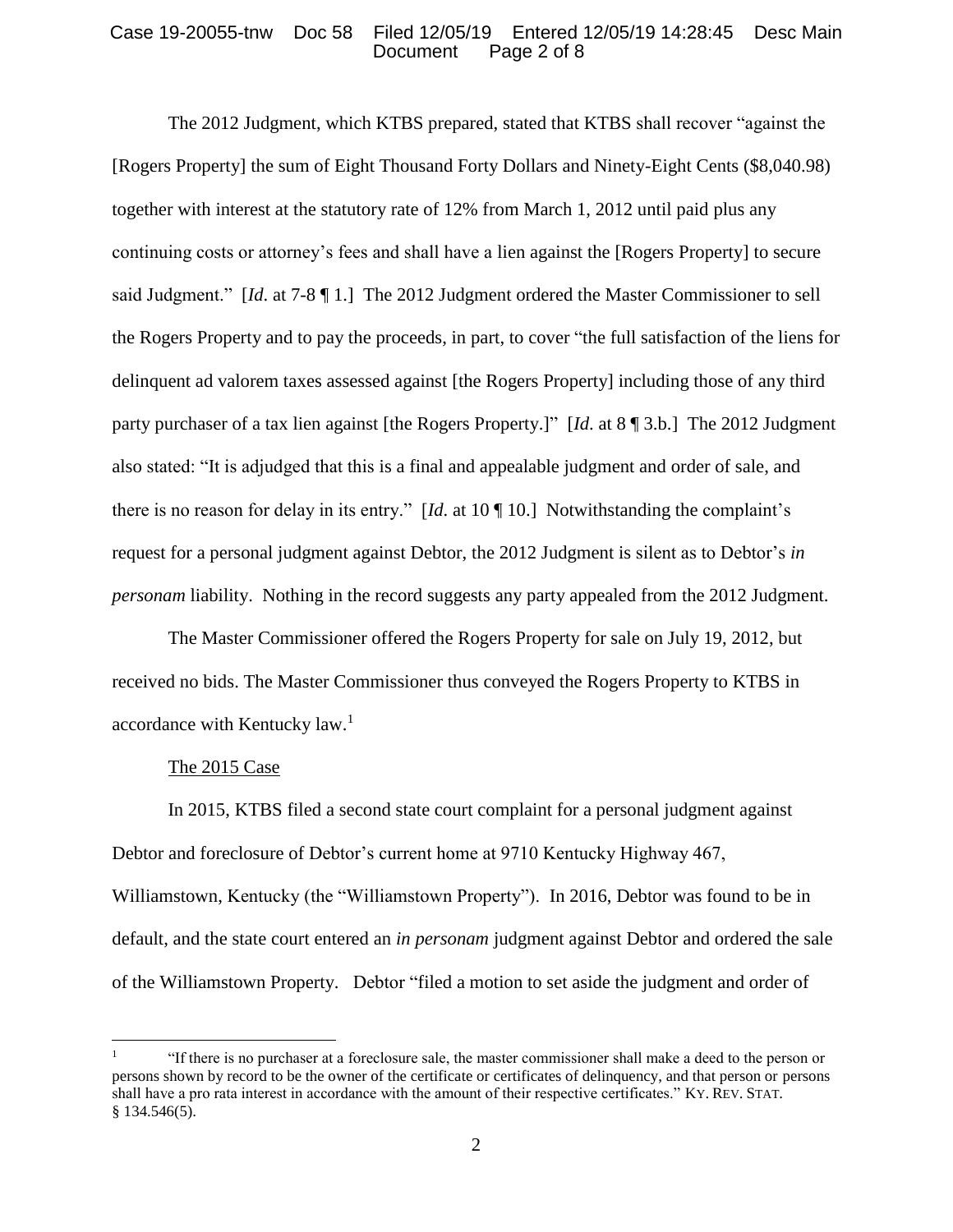## Case 19-20055-tnw Doc 58 Filed 12/05/19 Entered 12/05/19 14:28:45 Desc Main Page 3 of 8

sale based upon his contention that the April 10, 2012 order was an *in rem* judgment against [the

Rogers Property], not a judgment against him personally." *Ky. Tax Bill Servicing, Inc. v. Nagel*,

No. 2017-CA-000432-MR, 2018 Ky. App. Unpub. LEXIS 773, at \*3-4 (Ky. Ct. App. Nov. 2,

2018). The trial court granted the motion. *Id.*

In granting Debtor's motion, the trial court observed:

The entirety of this case is premised on a judgment lien filed by [KTBS] on or about August 3, 2015. That judgment lien was filed pursuant to a judgment obtained in [the 2010 Case]. [KTBS] has represented to the [c]ourt that the judgment obtained in [the 2010 Case] was a personal judgment against [Debtor]…when in fact, the judgment was in rem only.

[ECF No. 43-2 at 53-56.]<sup>2</sup> The trial court reasoned that

[t]he [c]ourt does not believe that the legislature intended to alter long standing distinctions between in rem and in personam judgments by enacting K.R.S. 134.546(4). If [KTBS's] arguments were accepted by the [c]ourt, there would be no difference between an in rem and in personam judgment, as the in rem judgment would leave [KTBS] in the exact same position as one in personam.

[*Id*. at 55.] Although KTBS appealed this ruling to the Kentucky Court of Appeals, the appeal was

dismissed because the order was not final and appealable. *KTBS v. Nagel*, 2018 Ky. App. Unpub.

LEXIS 773, at \*6.

l

# Debtor's 2019 Bankruptcy Case and KTBS's Proof of Claim

Debtor filed his Chapter 13 case on January 19, 2019. KTBS filed the Claim, initially

asserting a \$25,890.92 claim secured by a judgment lien. As evidence of the claim, KTBS cited

the Certificates and attached the 2012 Judgment. [POC 5-1.] Debtor objected to the Claim and

filed a Memorandum in Support [ECF Nos. 30, 56]. Debtor contends that the 2012 Judgment in

<sup>&</sup>lt;sup>2</sup> The parties did not tender the trial court's opinion. However, it is attached to Forcht Bank's Response to Debtor's Objection to Claim [ECF No. 43-1 at 33-36]. The Court may take judicial notice of records in its own docket. *See* FED. R. EVID. 201, *made applicable by* FED. R. BANKR. P. 9017. *See also HIJ Indus. v. Roy (In re Roy)*, 565 B.R. 829, 827 n.4 (Bankr. E.D. Ky. 2017) ("Federal Rule of Evidence 201 permits the Court to take judicial notice of its own court records. *See*, *e.g.*, *In re Ludwick*, 185 B.R. 238, 240 n.3 (W.D. Mich. 1995).").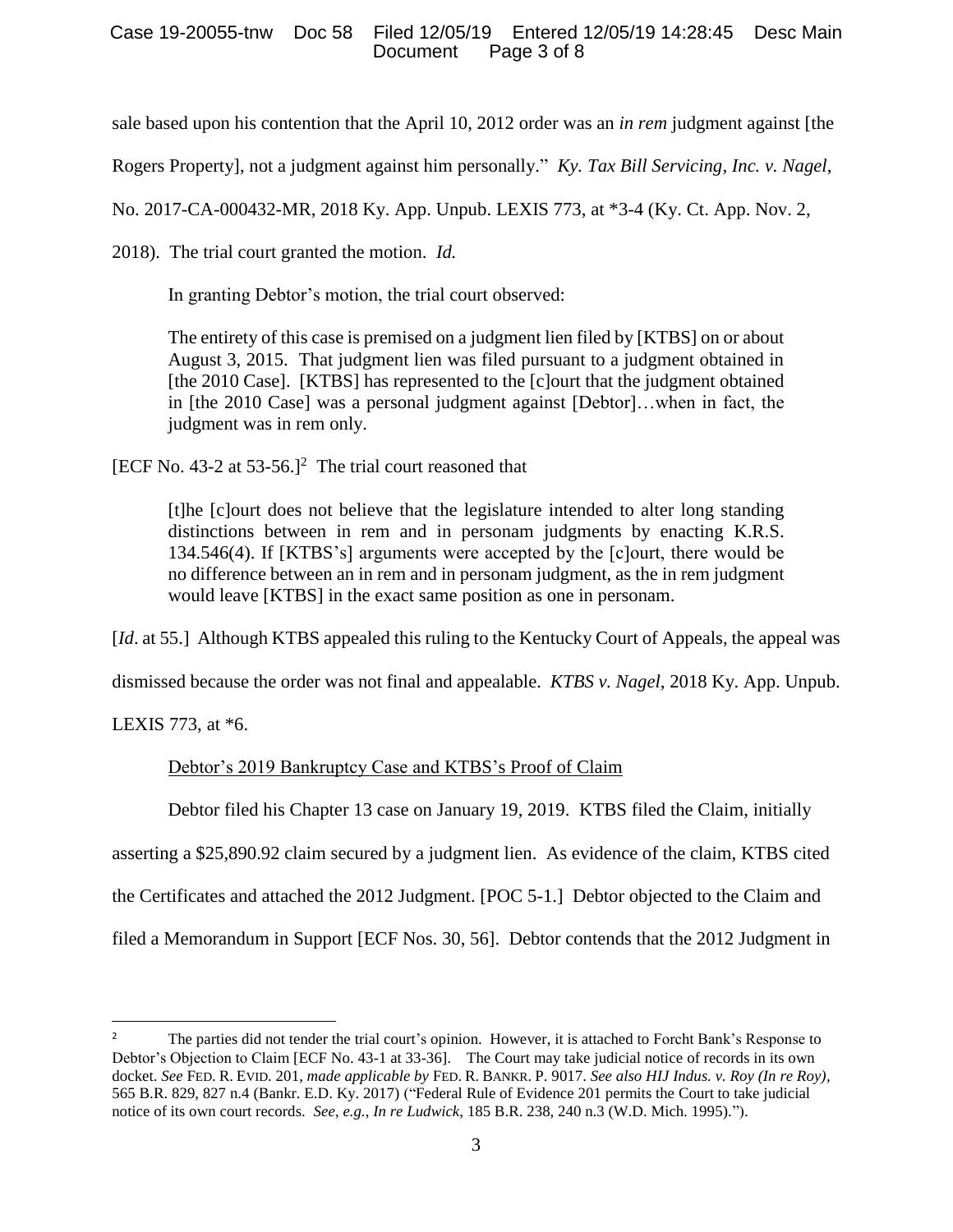### Case 19-20055-tnw Doc 58 Filed 12/05/19 Entered 12/05/19 14:28:45 Desc Main Page 4 of 8

KTBS's favor only granted *in rem* relief against the Rogers Property, which subsequently was conveyed to KTBS, and that the 2012 Judgment cannot support any further claim against Debtor or property of the estate. Further, Debtor argues that he has no outstanding personal liability to KTBS.

KTBS filed a Response and a Reply [ECF Nos. 47, 57]. KTBS also amended its Claim to assert that Debtor is liable under K.R.S. § 134.015 for an "unsecured obligation arising from deficiency of tax" rather than a judgment lien. [POC 5-2.] That statute provides: "[a]ll [property] taxes due under this section and all fees, penalties and interest thereon are a personal debt of the taxpayer on the assessment date, from the time the tax becomes due until paid." KY. STAT. REV. § 134.015. Based on the statute, KTBS argues that from the "moment KTBS purchased these delinquent property tax bills, the debtor was personally liable to KTBS for the 2003, 2004, 2006, and 2007 delinquent tax bills plus any and all fees, penalties and accrued interest." [ECF No. 57 at 3.] Thus, the question before the Court is whether KTBS has a "claim" against Debtor after the 2012 Judgment?

### **DISCUSSION**

The Court has jurisdiction over this matter. 28 U.S.C. § 1334(b). Venue is proper in this District. 28 U.S.C. §§ 1408 and 1409. This is a core proceeding, and the Court is authorized to enter a final order adjudicating this matter. 28 U.S.C. § 157(b)(2)(B).

### **A. The Requirements for a "Claim" Under the Bankruptcy Code.**

As applicable here, the Bankruptcy Code defines a "claim" as a

right to payment, whether or not such right is reduced to judgment, liquidated, unliquidated, fixed, contingent, matured, unmatured, disputed, undisputed, legal, equitable, secured, or unsecured[.]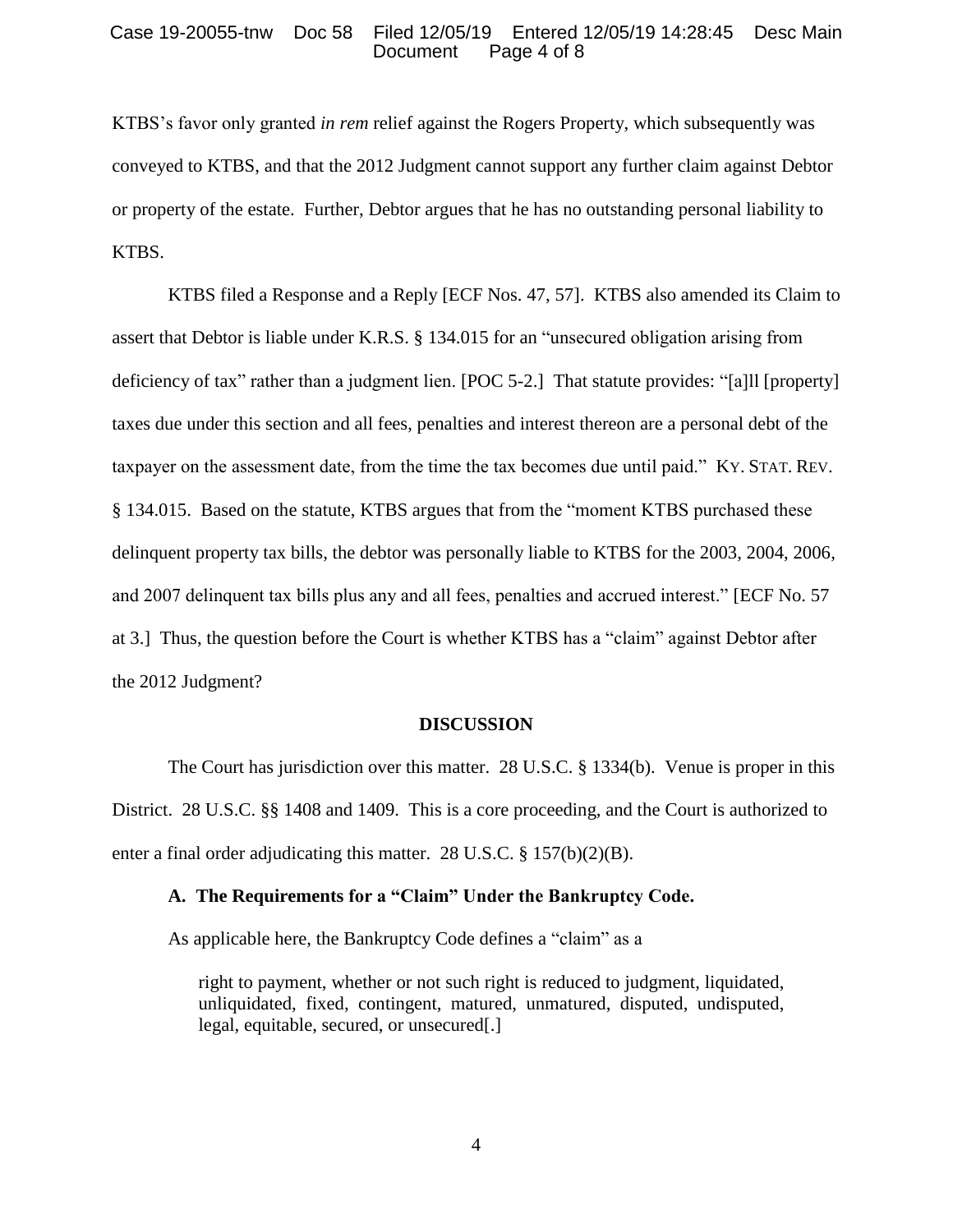## Case 19-20055-tnw Doc 58 Filed 12/05/19 Entered 12/05/19 14:28:45 Desc Main Page 5 of 8

11 U.S.C. § 101(5)(A). Congress intended this "expansive" language to adopt the "broadest possible" definition of "claim." *Pennsylvania Dept. of Public Welfare v. Davenport*, 495 U.S. 552, 558 (1990); *see also Ohio v. Kovacs*, 469 U.S. 274, 279 (1985) ("[I]t is apparent that Congress desired a broad definition of a 'claim' …."). Further, the definition of a "claim" also includes an obligation enforceable only against a debtor's property. *Johnson v. Home State Bank*, 501 U.S. 78, 84 (1991). Thus, KTBS must have either a right to payment against Debtor or his property to have an allowed claim in Debtor's bankruptcy case.

## **B. The 2012 Judgment Extinguished All Claims Relating to the Certificates.**

Both parties agree that K.R.S. § 134.015 makes unpaid property taxes a personal debt of delinquent taxpayers. However, the parties disagree over the effect of the 2010 Case and 2012 Judgment. Debtor argues that under the doctrine of claim preclusion, KTBS had to bring all claims against Debtor regarding the Certificates in a single case because all such claims arise from the same transaction or occurrence. KTBS argues that Debtor remains personally liable based on the statute's plain language.

Kentucky law permits a third-party purchaser of a certificate of delinquency to pursue an action for *in personam* relief, *in rem* relief, or both to collect on a certificate of delinquency. KY. REV. STAT.  $\S$  134.546(2).<sup>3</sup> This statute provides the enforcement mechanism to collect the

 $\overline{a}$ 

<sup>&</sup>lt;sup>3</sup> K.R.S. § 134.546 ("Cause of Action on Certificates of Delinquency") states:

A third-party purchaser may:

<sup>(</sup>a) Institute an action against the delinquent taxpayer to collect the amount of the certificate of delinquency and any other certificates of delinquency subsequently issued to the same third-party purchaser against the same delinquent, and shall have all the remedies available for the enforcement of a debt;

<sup>(</sup>b) Institute an action to enforce the lien provided in KRS [§] 134.420, represented by the certificate of delinquency and those certificates subsequently held by the same third-party purchaser against the same delinquent or property; or

<sup>(</sup>c) Institute one (1) action including both types of actions mentioned in paragraphs (a) and (b) of this subsection. . ."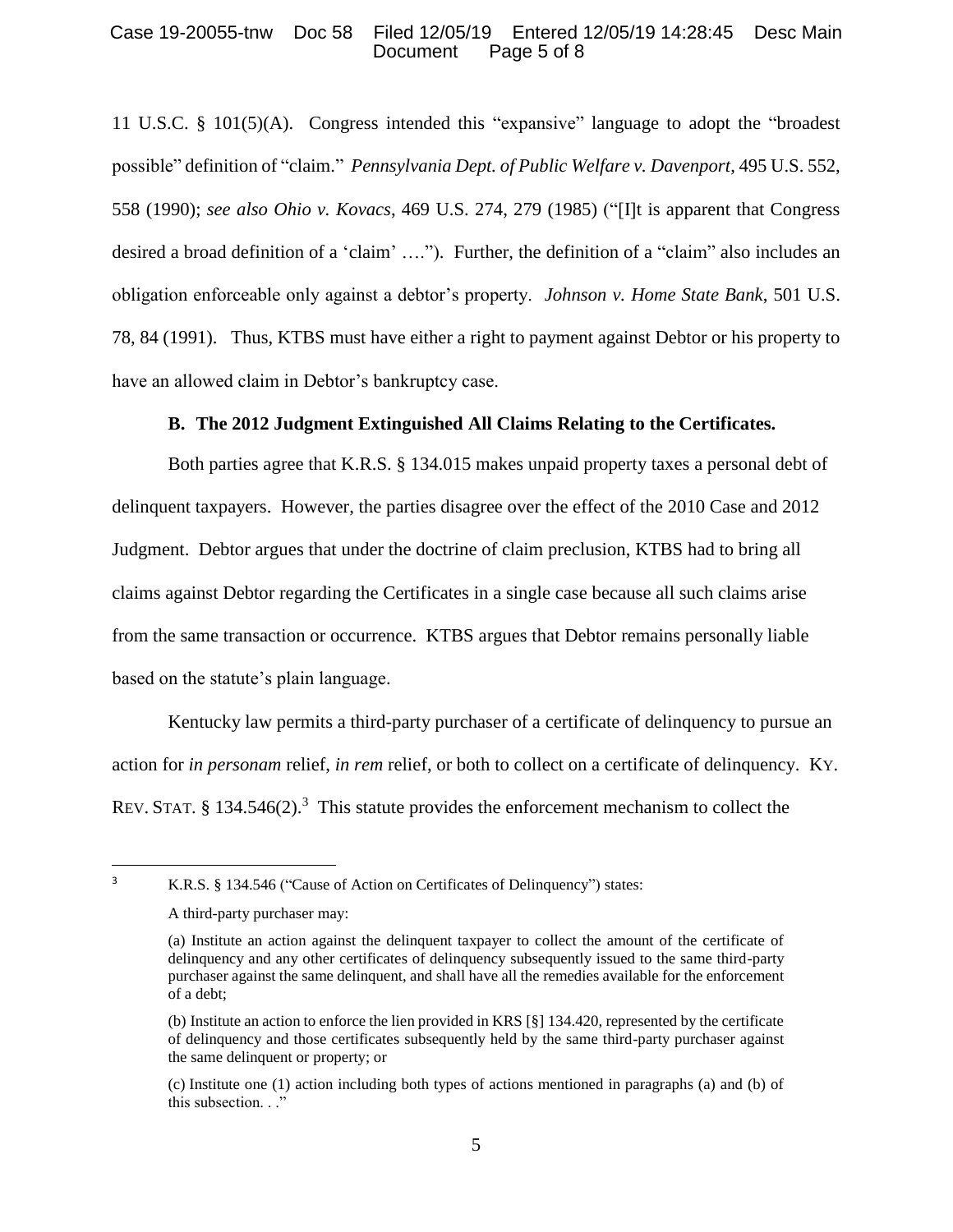### Case 19-20055-tnw Doc 58 Filed 12/05/19 Entered 12/05/19 14:28:45 Desc Main Page 6 of 8

personal debts of delinquent taxpayers. In the 2010 Case, KTBS elected to pursue both an action *in personam* against Debtor and *in rem* against the Rogers Property, but, as noted above, the 2012 Judgment failed to assess any *in personam* liability against Debtor.

A judgment that does not assess *in personam* liability does not entitle a creditor to collect a personal judgment from a debtor. *See*, *e.g.*, *In re Joseph*, 584 B.R. 696, 704 (Bankr. E.D. Ky. 2018) (stating that an "*in rem* judgment does not establish the personal liability of the property owner and is not effective beyond the particular property it affects."); *see also Elliott v. Dyck O'Neal, Inc.*, 46 N.E.3d 448, 459 (Ind. Ct. App. 2015) (holding that the foreclosure order did not entitle the mortgagee to collect a personal judgment from the mortgagors, as the order contained no *in personam* judgment). Thus, KTBS has no *in personam* claim against Debtor arising from the 2012 Judgment. But, the Court also must consider whether claim preclusion prevents KTBS from asserting any further "claims" under the Certificates.

Federal courts must "give the same preclusive effect to a state-court judgment as another court of that State would give." *Parsons Steel, Inc. v. First Ala. Bank*, 474 U.S. 518, 523 (1986). Because a Kentucky court entered the 2012 Judgment, Kentucky preclusion law applies here. Kentucky courts apply claim preclusion to bar "not only ... the issues disposed of in the first action, but to every point which properly belonged to the subject of the litigation in the first action and which in the exercise of reasonable diligence might have been brought forward at the time." *Bowling v. Haas*, Civil Action No. 3: 07-032-KKC, 2010 U.S. Dist. LEXIS 100902, at \*17 (E.D. Ky. Sep. 23, 2010) (quoting *May v. Webb*, No. 2003-CA-001671-MR, 2004 Ky. App. Unpub. LEXIS 188 (Ky. Ct. App. July 30, 2004), and citing *Whittaker v. Cecil*, 69 S.W.3d 69, 72

 $\overline{\phantom{a}}$ 

KY. REV. STAT. § 134.546(2).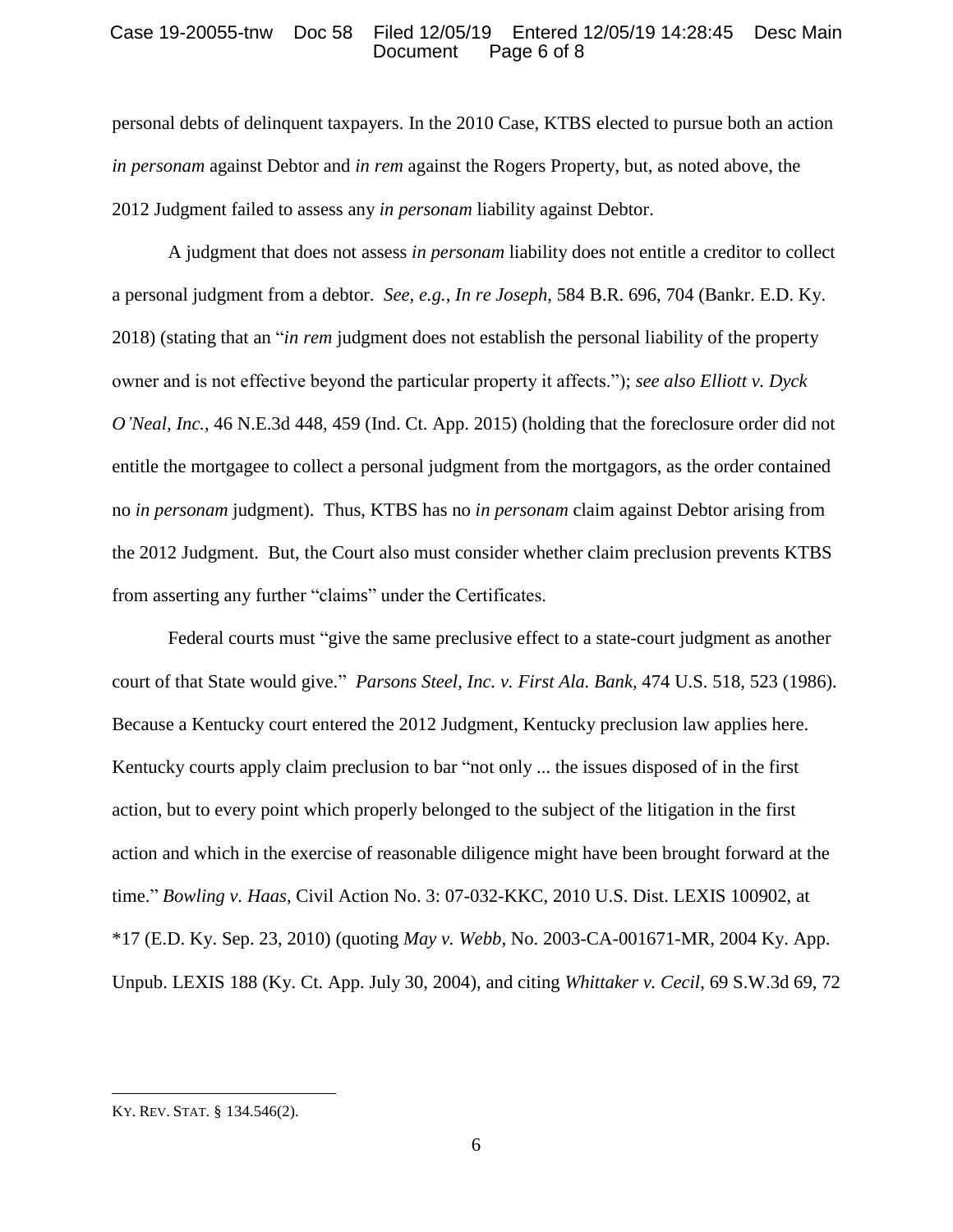#### Case 19-20055-tnw Doc 58 Filed 12/05/19 Entered 12/05/19 14:28:45 Desc Main Page 7 of 8

(Ky. 2002) for the proposition that a "final judgment precludes subsequent litigation of claims that were or could have been presented in the prior action").

The test for claim preclusion in Kentucky requires that: (1) there must be an identity of parties between the two actions; (2) there must be an identity of the two causes of action, and (3) the prior action must have been decided on the merits. *Miller v. Admin. Office of Courts,* 361 S.W.3d 867, 872 (Ky. 2011). Here, all the necessary elements exist to apply claim preclusion to disallow the Claim.

First, the parties in each action – KTBS and Debtor – are identical. Second, there is an "identity of the two causes of action" because the Claim and KTBS's claims in the 2010 Case arise from the same underlying events, namely Debtor's liability on the Certificates. "If the two suits concern the same controversy, then the previous suit is deemed to have adjudicated every matter which was or could have been brought in support of the cause of action." *KeyBank Nat'l Ass'n v. Allen*, 499 S.W.3d 693, 698-99 (Ky. Ct. App. 2016) (citing *Yeoman v. Commonwealth, Health Policy Bd.*, 983 S.W.2d 459, 464-65 (Ky. 1998)). Third, unlike many other jurisdictions, Kentucky courts consider a default judgment to be a resolution of the case "on the merits." *Lawrence v. Bingham Greenebaum Doll, L.L.P.*, No. 2018-SC-000344-TG, 2019 Ky. LEXIS 357, at \*17 (Ky. Aug. 29, 2019) (to be published) (stating that "a resolution on the merits exists via the [state court's] grant of default judgment"); *Columbia Gas Transmission, LLC v. Raven Co.*, No. 12-72-ART, 2014 U.S. Dist. LEXIS 80480, at \*25 (E.D. Ky. June 13, 2014) ("Kentucky, unlike many other jurisdictions, accords default judgments preclusive effect."). No party appealed the 2012 Judgment, rendering it a final judgment on the merits that decided all claims that were raised or could have been raised in the 2010 Case relating to the Certificates.

7